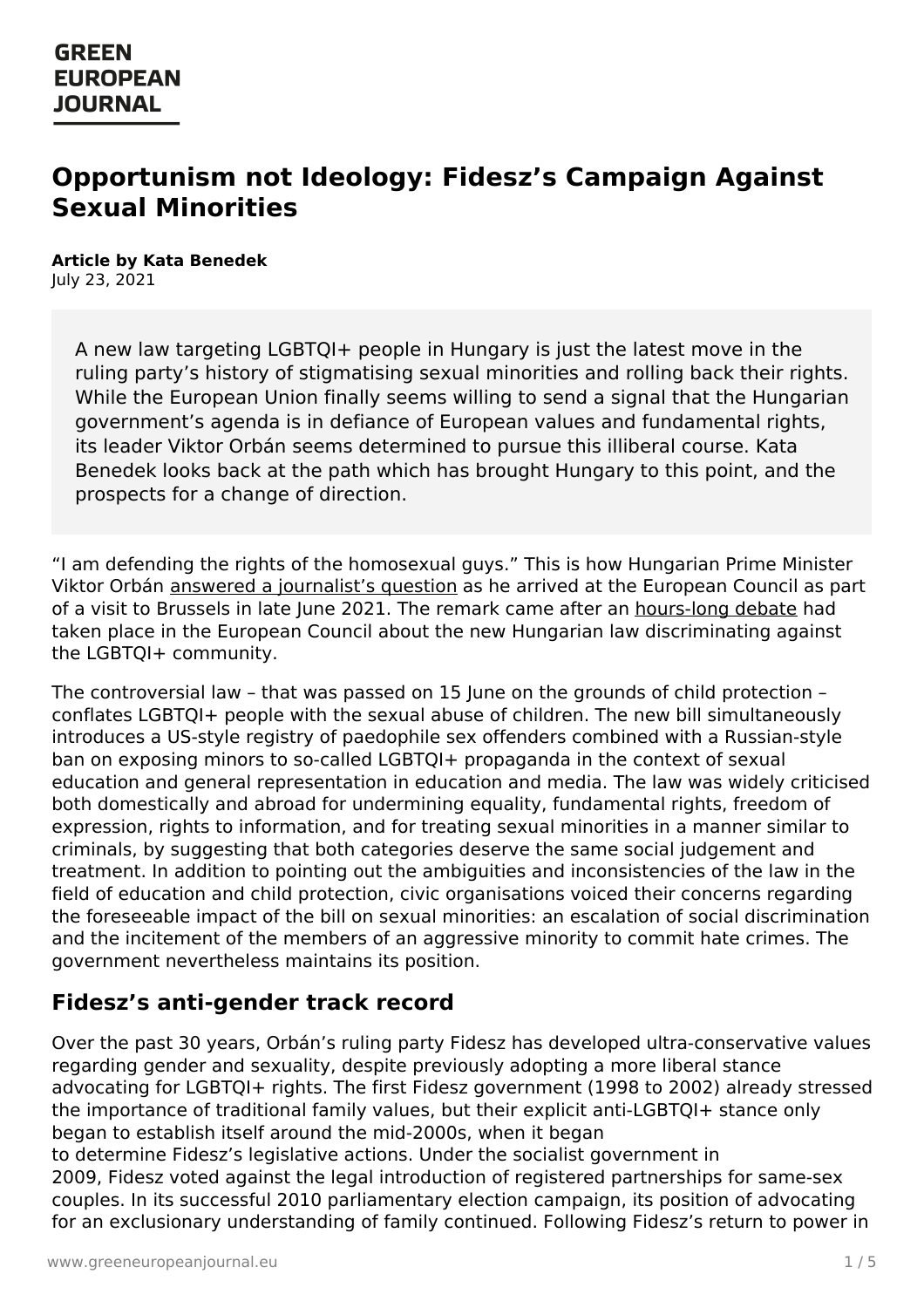2010, it introduced a new **[Fundamental](https://www.parlament.hu/documents/125505/138409/Fundamental+law/73811993-c377-428d-9808-ee03d6fb8178) Law** (or constitution) for Hungary in 2011, written exclusively by governmental politicians. This document gave a statutory definition and role to marriage and family, asserting that, "Hungary shall protect the institution of marriage as the union of a man and a woman established by voluntary decision, and the family as the basis of the survival of the nation. Family ties shall be based on marriage or the relationship between parents and children."

Although the Fundamental Law set the stage for the attacks that were expected to follow, it was only in the late 2010s when "gender ideology" and sexual minorities became a prime target for Fidesz, as it began a sustained campaign to stifle debate in this area and to curtail rights and freedoms. In 2018, Fidesz terminated the Gender Studies [Department](https://www.independent.co.uk/news/world/europe/hungary-bans-gender-studies-programmes-viktor-orban-central-european-university-budapest-a8599796.html) of the largest Hungarian University. Around the same time, the party also heavily attacked gender and queer studies in the process of "lex [CEU](https://budapestbeacon.com/lex-ceu-hungarian-governments-war-two-fronts/)" (modifications to Hungary's law on higher education). With an amendment to the constitution in 2020, Fidesz expanded the original paragraph on marriage and family with one [unambiguous](https://dailynewshungary.com/hungarian-lawmakers-adopt-9th-constitutional-amendment-mother-is-female-and-the-father-is-male/) sentence: "The mother is a female/woman, the father is a male/man." They also added a new paragraph to fundamental children's rights: "Hungary shall protect the right of children to a self-identity corresponding to their sex at birth and shall ensure an upbringing for them that is in accordance with the values based on the constitutional identity and Christian culture of our country." In May 2020, Fidesz rolled back transgender rights by banning changes to gender on official documents. In December, the government [permanently](https://www.bbc.co.uk/news/world-europe-52727615) excluded same-sex couples from adopting children. Also in 2020, Fidesz rejected the [ratification](https://www.theguardian.com/world/2020/may/05/hungarys-parliament-blocks-domestic-violence-treaty) of the Istanbul Convention on preventing and combating violence against women and domestic violence, which the Fidesz government signed up to in 2014. Fidesz argued that Hungarian Fundamental Law does not accept gender as a social construction and that the Convention was the "Trojan Horse of [genderists](https://www.xxiszazadintezet.hu/isztambuli-egyezmeny-a-genderelmelet-trojai-falova/)".

### **Our latest edition – Democracy Ever After? Perspectives on Power and Representation – is out now!**

#### **READ & [ORDER](https://www.greeneuropeanjournal.eu/edition/democracy-ever-after-perspectives-on-power-and-representation/)**

### **Inventing tradition – a convenient narrative**

All these legislative measures were embedded in and supported by heavily populist governmental propaganda. Fidesz forcefully narrowed down "gender ideology" to sexual minorities. LGBTQI+ identity is depicted in governmental communication as a choice of "lifestyle", which is inherently foreign to the so-called Hungarian "national character", the philosophy of a traditional style of life. Fidesz frames LGBTQI+ issues as a crisis of morals and values, in which the party poses as the last defender of traditional and national "normality." Government politicians have frequently made [discriminatory](https://index.hu/belfold/2019/05/15/kover_laszlo_forum_normalis_homoszexualisok_pedofilia/) remarks about sexual minorities. This extreme polarisation of values is key in Fidesz's overall cultural war, [through](https://www.greeneuropeanjournal.eu) which they define their own identity by symbolically excluding certain groups from the fabric of the nation, in this case - the LGBTQI+ community.

Accordingly, Fidesz attributes the growing visibility of the LGBTQI+ community to an aggressive Western lobby aiming to demolish traditional social values, threatening the national interest and sovereignty. As this narrative is central element of Fidesz's brand of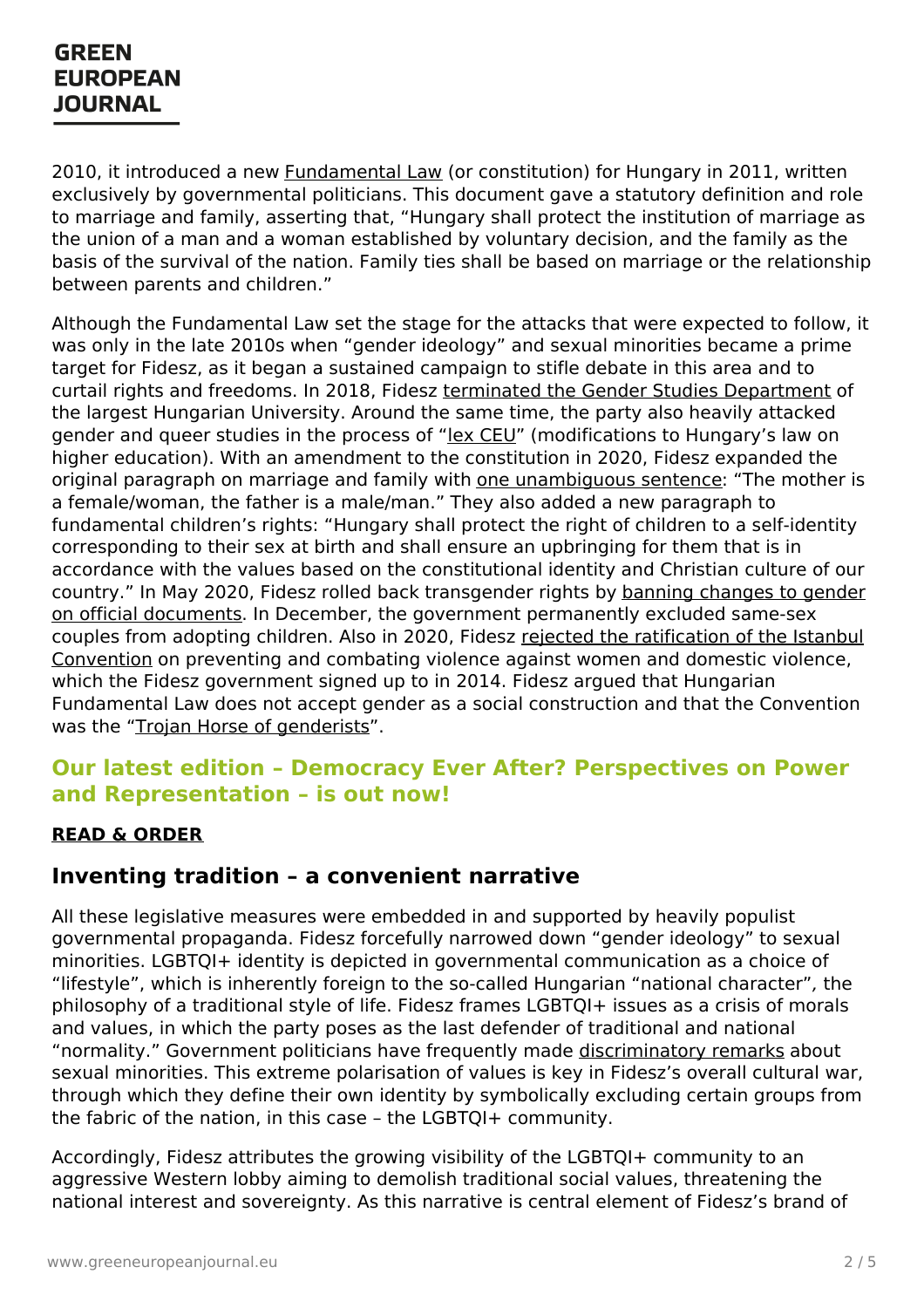populism, they can easily link LGBTQI+ issues to other, already established programme points. A representative of the pro-government 21st Century Institute interpreted the new law and the ensuing criticism in the [following](https://www.xxiszazadintezet.hu/a-pedofilellenes-torveny-szuverenitaskerdes/) way:

> Fidesz is using critical voices to legitimise its symbolic fight against Western attempts to subjugate Hungarian (cultural) sovereignty.

"It has become clear that, as with the migration crisis, this is a sovereignty issue, and despite the minefield of international forces, Hungary will not give in to the pressure of the progressive agenda. […] the former colonialists are launching a new attack on Hungary in the name of 'common values.' [...] [the anti-paedophile law] enshrines the right of parents to decide on the upbringing of their children and prevents the indoctrination of children by unauthorised pseudo-civilian NGOs acting in the interests of the global LGBTQ lobby."

A new discriminatory law against LGBTQI+ people certainly fits well into the long-running political strategy of Fidesz, both in holding together its voter base and in maintaining the permanent fight against Western liberal cultural hegemony. However, current political events at home also play a role.

### **Unlikely allies**

Beyond the aforementioned benefits, Fidesz has also seized upon this topic now in the hope of direct political gain. There are two possible instances in which Fidesz could expect to profit from the new law. First, they might exploit the issue to divert attention from the recent Fudan [controversy](https://www.bloomberg.com/news/articles/2021-06-05/thousands-protest-in-budapest-against-chinese-university-campus), in which the government is planning to cover the 1.5 billion euro construction of the Budapest campus of the university affiliated with the Chinese Communist Party with public funds.

Second, the legal actions can also be seen as a prelude to the upcoming parliamentary elections in May 2022. On the one hand, in preparation for the forthcoming elections, Fidesz might be testing out policy areas to identify winning mobilisation campaign themes. On the other hand, the more relevant aspect might be the opportunity to drive a wedge into the seven-party coalition opposing Fidesz. The coalition's constituent parties include the socialist MSZP, centre-leftist DK, two green parties PM and LMP, neo-liberal extraparliamentary Momentum, newly founded ÚVN, and notorious former extreme right-wing Jobbik. Despite the strong ideologically disparities among the parties, voters might be inclined to rise above these divisions when the only goal that remains is the overthrow of Orbán's regime. According to recent opinion polls, the Oppositional Coalition is a strong opponent and was even measured to be ahead of Fidesz by few percentage points. [Disrupting](https://www.greeneuropeanjournal.eu) the unity of the coalition by exposing the contradictory ideological fragmentation is an irresistible opportunity for Fidesz. While most members have slightly different standpoints on LGBTQI+ rights, Jobbik clearly stands apart from its allies. This was demonstrated during the voting process for the new law: while the MPs of the MSZP, DK, PM and LMP were not present in the Parliament during the decision process – to signal the illegitimacy of the legislative initiative by their absence – Jobbik voted alongside Fidesz. Jobbik justified its decision, in line with its pre-coalition programme, arguing that tightening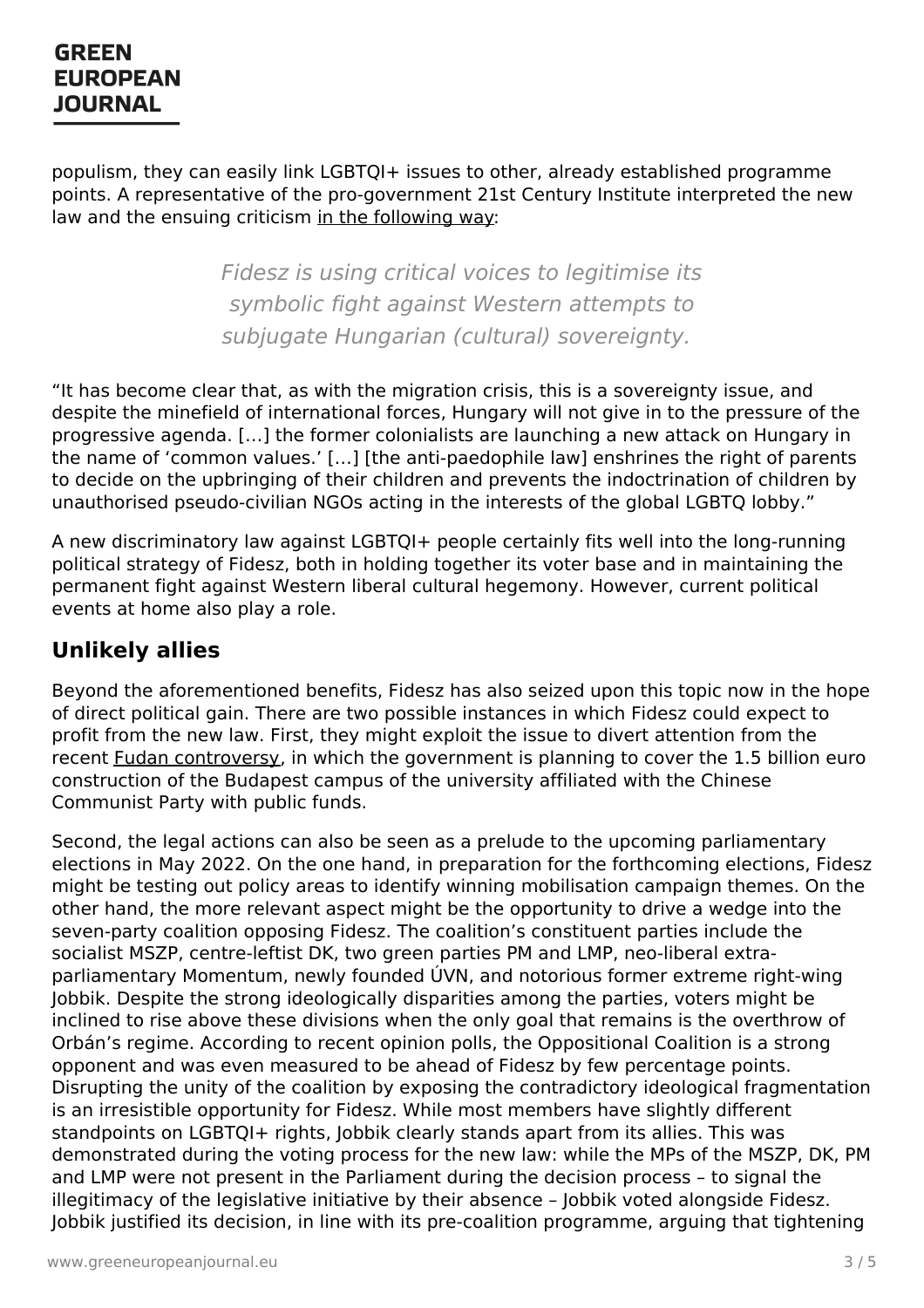the law against child abusers is crucial, and that following the predicted fall of Fidesz in 2022, the LGBTQI+ related parts would be reviewed and retracted from the bill. While all the other coalition members condemned Jobbik's decision, the alliance does not seem to have lost credibility with voters, as the moral challenges of aligning with the extreme rightwing party were clearly inherent in such coalitions from the start. Yet, surprisingly, social media was filled with comments from [disappointed](https://www.facebook.com/781150971947219/posts/4413887615340185/) Jobbik voters, shaming the party leader for assisting Fidesz's incitement to hatred against sexual minorities. In the end, the Jobbik's position in the coalition might have been weakened, but their contradictory decision does not yet seem to have affected the opposition voters' united discontent with Fidesz. Despite this, Fidesz might still benefit from the polarisation of the political field.

### **The EU response and its impact**

It seems that Fidesz miscalculated the EU's resistance to the law: most member states declared their concerns, and the European Commission threatened international legal action as the Hungarian bill goes against the fundamental law and values of the EU. In addition to the various potential EU level financial and political sanctions, some political leaders, such as Dutch Prime [Minister](https://netherlandsnewslive.com/annoyed-reaction-hungary-after-hexit-suggestion-rutte/184232/) Mark Rutte, have even mentioned [Article](https://eur-lex.europa.eu/legal-content/EN/TXT/?uri=CELEX:12016M/TXT) 50, suggesting that Hungary no longer has a place in the EU. Thus, the Hungarian government was forced to shift its lobbying efforts from the domestic to the international political arena.

Internationally, Fidesz stands by its position, arguing that the law is only strengthening parental rights to decide on their children's sexual education, and that the Hungarian state fully protects LGBTOI+ rights. At the same time, pro-government media is loaded with a broad range and variety of queerphobic incitement. Headlines such as "Even children are no longer spared by homosexuals"; "LGBTQ propaganda lectures for young children in London with an artificial penis"; "A nation has less rights on the football field than the LGBTQ community" are published daily.

Moreover, on 23 June the government announced a new National Consultation, and due to the growing pressure by the EU on 21 July, they announced a [referendum](https://www.reuters.com/world/hungarys-pm-call-referendum-child-protection-issues-2021-07-21/), both asking people's opinion on the bill. Following the patterns of previous [government-initiated](https://www.greeneuropeanjournal.eu/referendums-in-hungary-confirmation-bias/) polls, the survey is designed not to reflect on the criticism sparked by the law but rather to strengthen Fidesz's agenda. The heavily leading questions exclusively focus on LGBTQI+ propaganda in public schools, and the forced promotion and execution of gender reassignment therapy on children.

At the beginning of July 2021, the Venice Commission (an constitutional advisory group to the Council of Europe) called on the Hungarian [government](https://apnews.com/article/hungary-europe-government-and-politics-2d32ed627784ca8a22faa4e8c149f9f0) to reconsider the abovementioned paragraphs contained in the constitution. Following that, the European Commission on July 15 announced it would launch an [infringement](https://ec.europa.eu/commission/presscorner/detail/en/ip_21_3668) procedure against [Hungary](https://www.greeneuropeanjournal.eu) and Poland based on their discriminatory treatment of sexual minorities. In the short run, the heavy criticism from EU institutions and fellow member states has little domestic political impact. In fact, as usual, Fidesz is using critical voices to legitimise its symbolic fight against Western attempts to subjugate Hungarian (cultural) sovereignty.

In the long term, however, the legal consequences of Fidesz's actions could be more significant. Despite the mounting tension and difficult relations between Fidesz and the EU